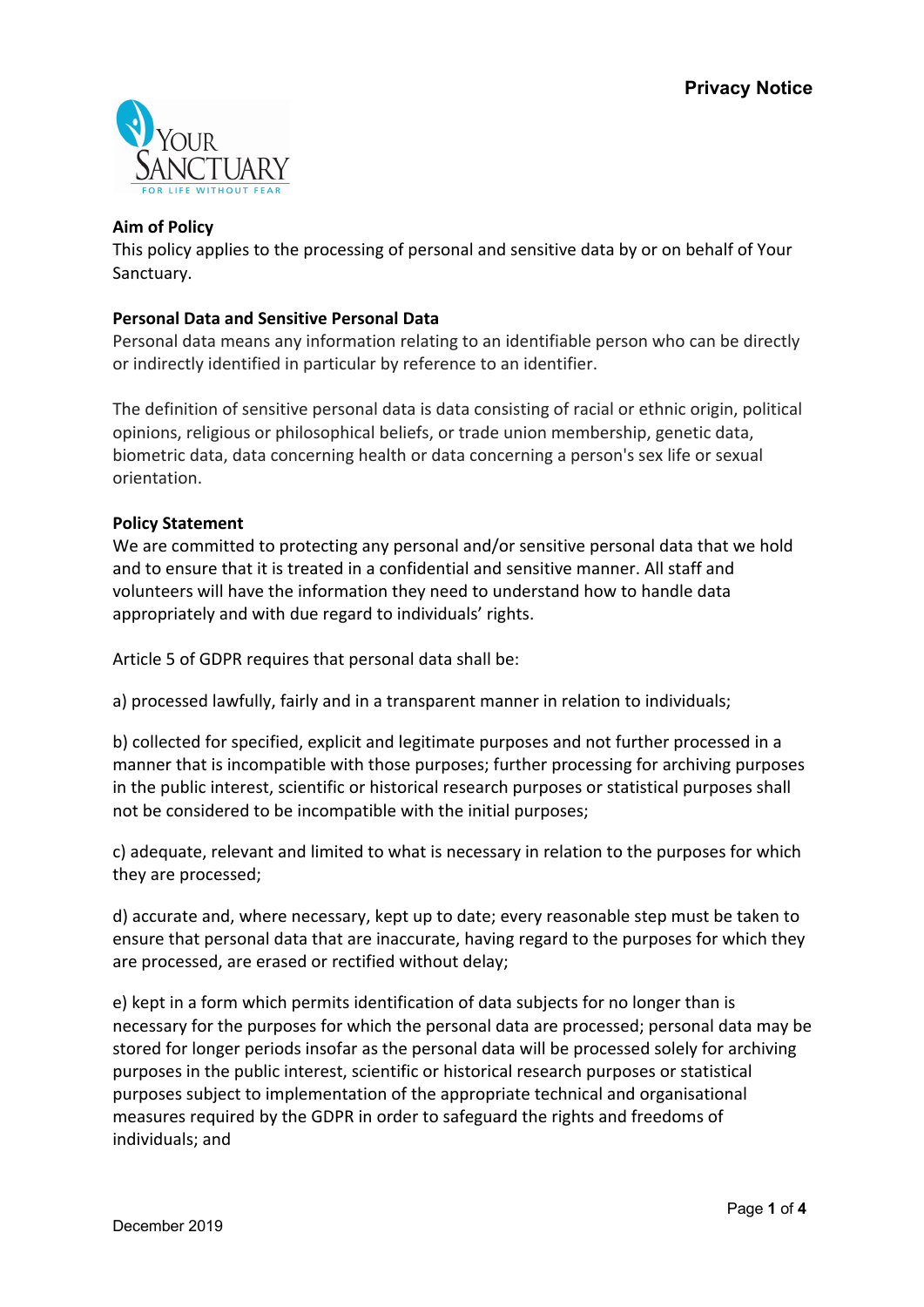

f) processed in a manner that ensures appropriate security of the personal data, including protection against unauthorised or unlawful processing and against accidental loss, destruction or damage, using appropriate technical or organisational measures."

Individuals have rights under the GDPR as follows and Your Sanctuary is committed to upholding these rights when processing personal data:

The right to be informed The right of access The right to rectification The right to erasure The right to restrict processing The right to data portability The right to object Rights in relation to automated decision making and profiling.

## **Procedures**

GDPR specifies 7 lawful bases for processing personal data:

- Consent
- Contract
- Legal Obligation
- Vital Interests
- Public task
- Legitimate Interests
- Special Category data
- Criminal offence data

Clients:

The lawful basis under which we process personal data of our clients is consent which we must obtain at the earliest opportunity and ensure that it is clear, explicit, and specific. If there are any exceptions these will be outlined separately in this policy.

With effect from May 2018, consent forms that explain individuals' rights, why we are holding their personal data, what we intend to do with it and how long we intend to keep it (also known as privacy information) must be used for each individual and must be stored in the client, employee or volunteer file either electronically or as a hard copy. The form will also detail how individuals' can withdraw their consent. This will be used for all new service users and volunteers and, where practical, for existing service users and volunteers.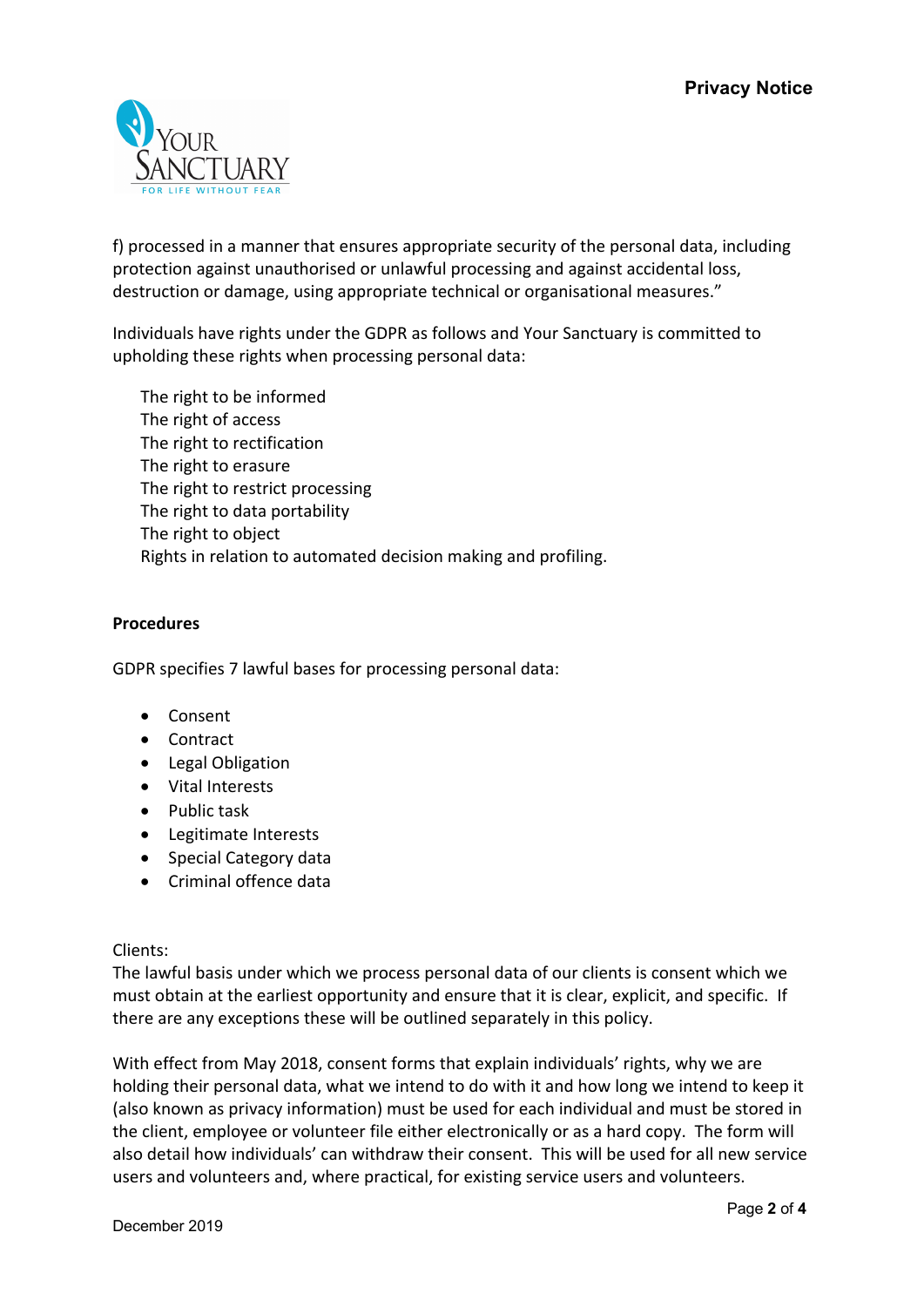

As per the Your Sanctuary Confidentiality Policy all client information remains confidential and will only be disclosed to third parties with the consent of the client. However, in the event of perceived high risk of an adult or child protection issues, Your Sanctuary staff may be required to disclose information, in line with relevant legislation.

## Supporters:

The lawful basis under which we will process the personal data of our supporters is consent and/or legitimate interests (which includes provision of information about our services, fundraising activities, management of relationships with our volunteers, donors, supporters and for compliance with any laws, rules and regulations which may be applicable). When you give us a donation or agree to support us in other ways we will ask for your information which we will use to manage your engagement with us. We may send you information about what we do with the support we receive, or information to support your event and to record how you would like to hear from us.

Your Sanctuary will take such steps as appropriate (including training) to ensure that all staff, volunteers, supporters and clients are aware of both their rights and obligations and Your Sanctuary's rights and obligations under the regulations, and the implications of processing personal data.

Under the GDPR individuals should be informed that they can make a formal request for the following information:

- confirmation that their data is being processed;
- access to their personal data; and
- other supplementary information this largely corresponds to the information that should be provided in a privacy notice

Requests made by individuals for copies of their personal data should be made in writing. Your Sanctuary must process this request within 1 month from receipt of written request, and will be free of charge. We will only disclose information that we have processed that has not originated from a third party .

### **Data security**

Your Sanctuary is committed to ensuring that we process personal data securely by means of appropriate technical and organisational measures. This includes our IT systems and databases, as well as the security of our offices and filing cabinets. More information is included in the Staff Handbook and following policies:

CCTV policy Clear Desk Policy